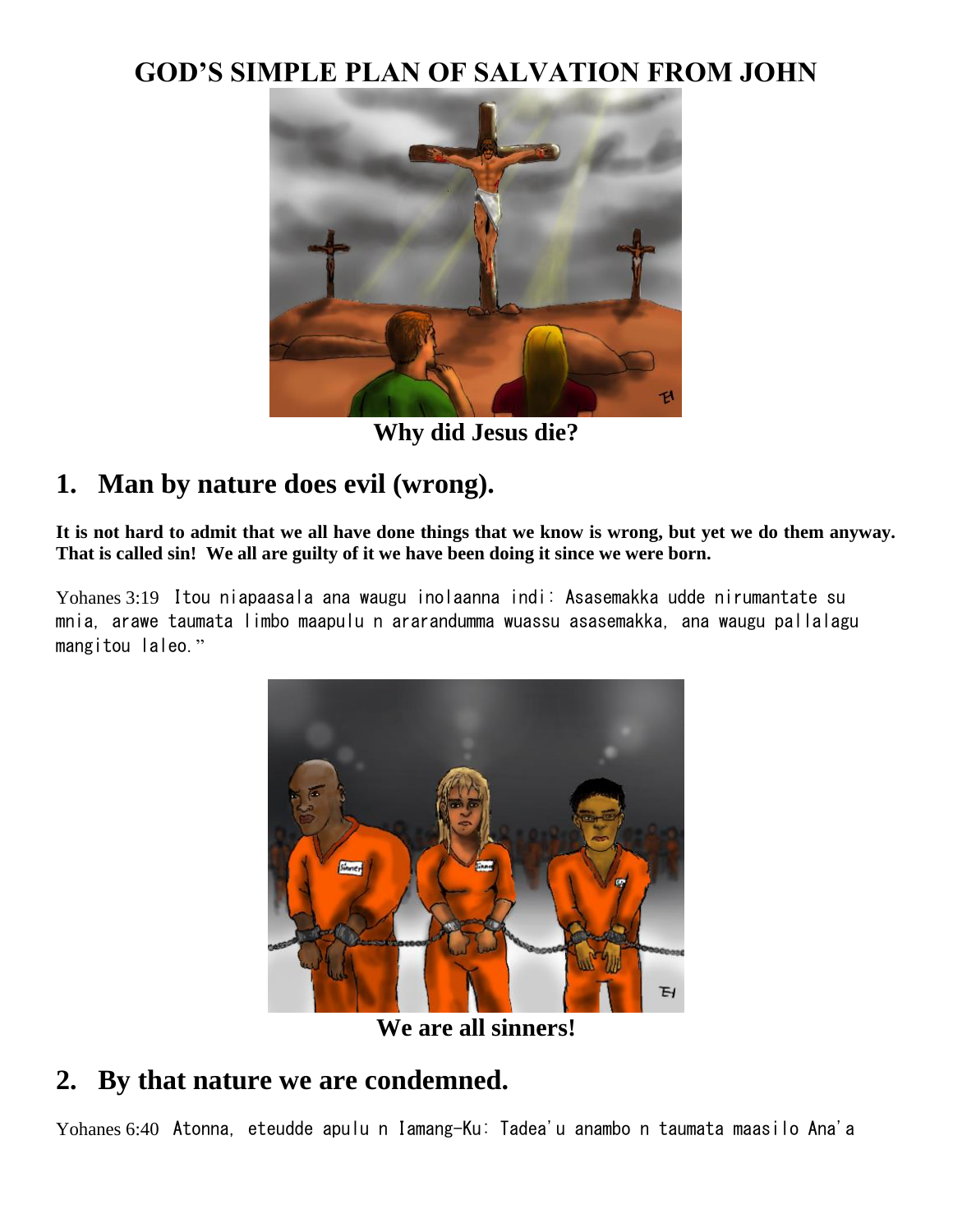wurru mangngimanna Sitou maasomba wiakka tutune wurru saran malannu-lannu, wurru iapaawiakka apia su Allo ng Kiamatta."

Yohanes 3:18 Taumata apan mangngimanna Sitou tawe irruumanna. Arawe taumata apan tawe mangngimanna suete nirmumannu Mawu Ruata, ana waugu itou tawe mangngimanna Ana'u Mawu Ruata apan tinggassa udde.

Yohanes 3:36 Taumata apan mangngimanna Ana'a udde saru maasomba pabbawiakka tutune wurru saran malannu-lannu. Arawe taumata apan tawe madaringikka Ana'a udde tawe maasomba wiakke. Itou irruumannu Mawu Ruata sarangkalo'engnge.



**There is a cost for sin!**

# **3. Jesus was in the world and he died for us.**

Yohanes 14:6 Mawu Yesus sinumimbakka, "Ete Ia'u lalanna ipa'illala Mawu Ruata wurru see maasomba wiakka. Tawe saran sangkatou wotongnge rumanta ringannu Iamangnga, amungkangngu tawe umamatta lumiu Sia'u.

Yohanes 3:17 Ana waugu Mawu Ruata nandolokku Anang-Nge waline marruungngu runia indi, arawe manalamatta runia indi.

Yohanes 1:10,12 Rengetanna piate su runia, runia niola'a sulalummi Tou, arawe runia tawe maaillala Sitou. Arawe pia lai taumata apan manarimmatti Tou wurru mangngimanna Sitou; imangitou nionggolannu tarrino maola'a ana'u Mawu Ruata,

### **4. Salvation is a free gift, not by good works. You must take God's word for it, and trust Jesus alone!**

Salvation is trusting and receiving Jesus Christ as your Savior. It's trusting in the fact that Jesus Christ died on the cross of Calvary to pay for your sins! It's realizing there is absolutely nothing whatsoever you can do to save yourself and *completely* trusting in Jesus Christ to save you! It's not any church that saves. It's not any baptism,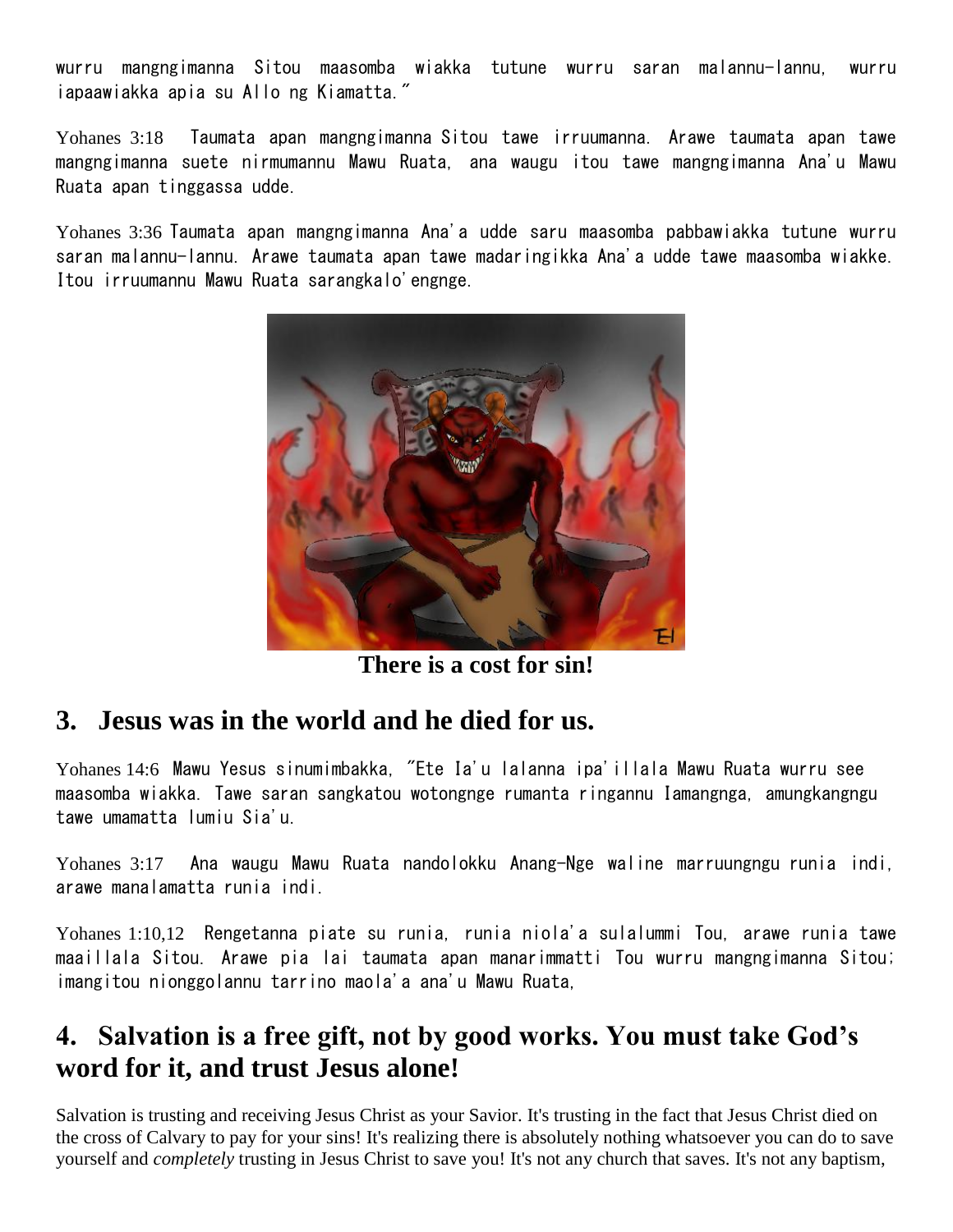not good works, not sacraments, not repenting, not praying through, not living a good life — **IT'S NOT ANYTHING YOU CAN DO!**

Ephesians 2:8-9 For by grace are ye saved through faith; and that not of yourselves: it is the gift of God: Not of works, lest any man should boast.

Titus 3:5 Not by works of righteousness which we have done, but according to his mercy he saved us, by the washing of regeneration, and renewing of the Holy Ghost;

Acts 4:12 Neither is there salvation in any other: for there is none other name under heaven given among men, whereby we must be saved.

# **5. You must believe on the Lord and you will have everlasting life!**

Yohanes 5:24 Mangke atonna manga wisara-U indi: Taumata apan madaringikka manga wisara-U wurra mangngimanna Sitou apan nandolo-U, maatahuanna wiakka tutune wurru saran malannulannu. Itou tawe irraumanna; itou naliute wuassu papate wurru naaba'e wiakka.

Yohanes 6:47 Paanaunge: Taumata apan mangngimanna, maatahuanna wiakka tutune wurru saran malannu-lannu.

Yohanes 10:28 Ia'u mangngonggolu wiakka tutune wurru saran malannu-lannu simangitou, wurru sarangkalo'engnge imangitou tawe mate. Tawe saran sangkatou apan wotongnge mangarro simangitou wuassu lima-U.



*If you want to accept Jesus Christ as your Savior and receive forgiveness from God, here is prayer you can pray. Saying this prayer or any other prayer will not save you. It is only trusting in Jesus Christ that can provide forgiveness of sins. This prayer is simply a way to express to God your faith in Him and thank Him for providing for your forgiveness.*